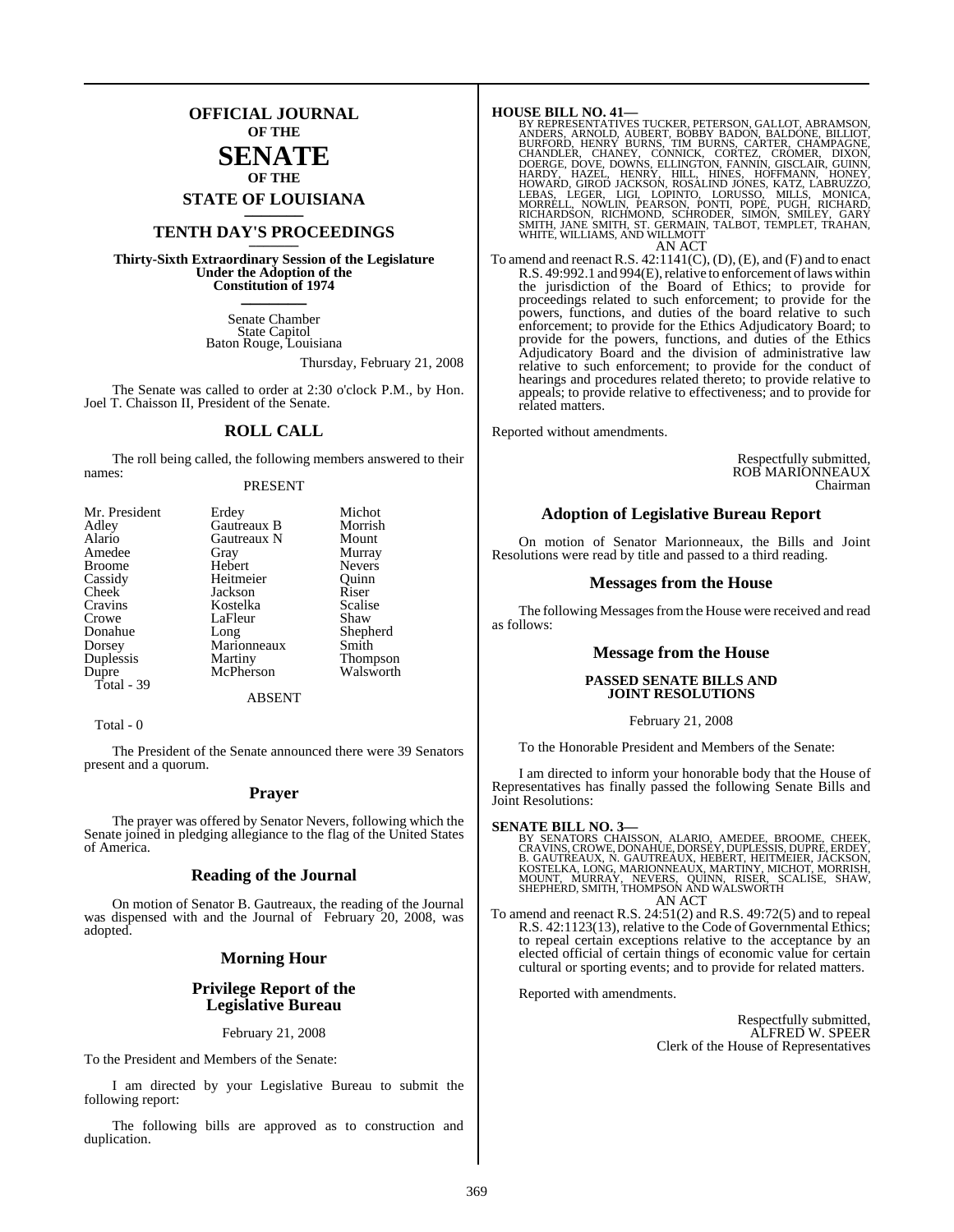## **Page 2 SENATE 10th DAY'S PROCEEDINGS** February 21, 2008

### **Message from the House**

### **CONCURRING IN SENATE CONCURRENT RESOLUTIONS**

February 21, 2008

To the Honorable President and Members of the Senate:

I am directed to inform your honorable body that the House of Representatives has finally concurred in the following Senate Concurrent Resolutions:

## **SENATE CONCURRENT RESOLUTION NO. 25—** BY SENATOR CROWE

A CONCURRENT RESOLUTION

To memorialize the Congress of the United States to permit the United States Small Business Administration to convert Economic Injury Disaster Loans and Physical Disaster Loansto grants in order to provide an additional economic stimulus to small businesses in the Gulf Coast region.

Reported without amendments.

Respectfully submitted, ALFRED W. SPEER Clerk of the House of Representatives

### **Introduction of Senate Resolutions**

Senator Broome asked for and obtained a suspension of the rules for the purpose of introducing and reading the following Senate Resolutions a first and second time and acting upon them as follows:

SENATE RESOLUTION NO. 14—<br>BY SENATORS MICHOT, ADLEY, ALARIO, AMEDEE, BROOME, CASSIDY, CHAISSON, CHEEK, CRAVINS, CROWE, DONAHUE,<br>DORSEY, DUPLESSIS, DUPRE, ERDEY, B. GAUTREAUX, N.<br>GAUTREAUX, GRAY, HEBERT, HEITMEIER, JACKSON, A RESOLUTION

To commend Ambassador Pierre Vimont, Ambassador of France to

the United States of America and to welcome him to the state of Louisiana.

On motion of Senator Michot, the resolution was read by title and adopted.

### **Messages from the House**

The following Messages from the House were received and read as follows:

### **Message from the House**

### **ASKING CONCURRENCE IN HOUSE CONCURRENT RESOLUTIONS**

February 21, 2008

To the Honorable President and Members of the Senate:

I am directed to inform your honorable body that the House of Representatives has finally passed and asks your concurrence in the following House Concurrent Resolutions:

**HOUSE CONCURRENT RESOLUTION NO. 6—**<br>BY REPRESENTATIVES TUCKER, PETERSON, GALLOT, BILLIOT, TIM<br>BURNS, DOVE, HENRY, HINES, LABRUZZO, PEARSON, RICHARD,<br>SCHRODER, SMILEY, JANE SMITH, AND WILLIAMS A CONCURRENT RESOLUTION

To adopt Joint Rule No. 17 of the Joint Rules of the Senate and House of Representatives, to provide for the submission of certain information required for appropriations to certain entities

and to provide for the duties of the Clerk of the House of Representatives and the Secretary of the Senate relative to such information.

### **HOUSE CONCURRENT RESOLUTION NO. 16—** BY REPRESENTATIVE WOOTON

A CONCURRENT RESOLUTION

To memorialize the United States Congress and to express to the Louisiana Congressional Delegation, the National Marine Fisheries Service of the National Oceanographic and Atmospheric Administration, and the Gulf of Mexico Fisheries Management Council opposition by the Louisiana Legislature to the authorization of deepwater fish farms in the Gulf of Mexico off the coast of the state of Louisiana.

> Respectfully submitted, ALFRED W. SPEER Clerk of the House of Representatives

### **House Concurrent Resolutions**

Senator Broome asked for and obtained a suspension of the rules to take up at this time the following House Concurrent Resolutions just received from the House which were taken up, read a first and second time by their titles and acted upon as follows:

**HOUSE CONCURRENT RESOLUTION NO. 6—**<br>BY REPRESENTATIVES TUCKER, PETERSON, GALLOT, BILLIOT, TIM<br>BURNS, DOVE, HENRY, HINES, LABRUZZO, PEARSON, RICHARD,<br>SCHRODER, SMILEY, JANE SMITH, AND WILLIAMS<br>A CONCURRENT RESOLUTION

To adopt Joint Rule No. 17 of the Joint Rules of the Senate and House of Representatives, to provide for the submission of certain information required for appropriations to certain entities and to provide for the duties of the Clerk of the House of Representatives and the Secretary of the Senate relative to such information.

On motion of Senator Broome, the resolution was read by title and referred to the Committee on Senate and Governmental Affairs.

## **HOUSE CONCURRENT RESOLUTION NO. 16—** BY REPRESENTATIVE WOOTON

A CONCURRENT RESOLUTION

To memorialize the United States Congress and to express to the Louisiana Congressional Delegation, the National Marine Fisheries Service of the National Oceanographic and Atmospheric Administration, and the Gulf of Mexico Fisheries Management Council opposition by the Louisiana Legislature to the authorization of deepwater fish farms in the Gulf of Mexico off the coast of the state of Louisiana.

On motion of Senator Broome, the resolution was read by title and referred to the Committee on Natural Resources.

### **Reports of Committees**

The following reports of committees were received and read:

### **REPORT OF COMMITTEE ON**

### **SENATE AND GOVERNMENTAL AFFAIRS**

Senator Robert W. Kostelka, Chairman on behalf of the Committee on Senate and Governmental Affairs, submitted the following report:

### February 21, 2008

To the President and Members of the Senate:

I am directed by your Committee on Senate and Governmental Affairs to submit the following report: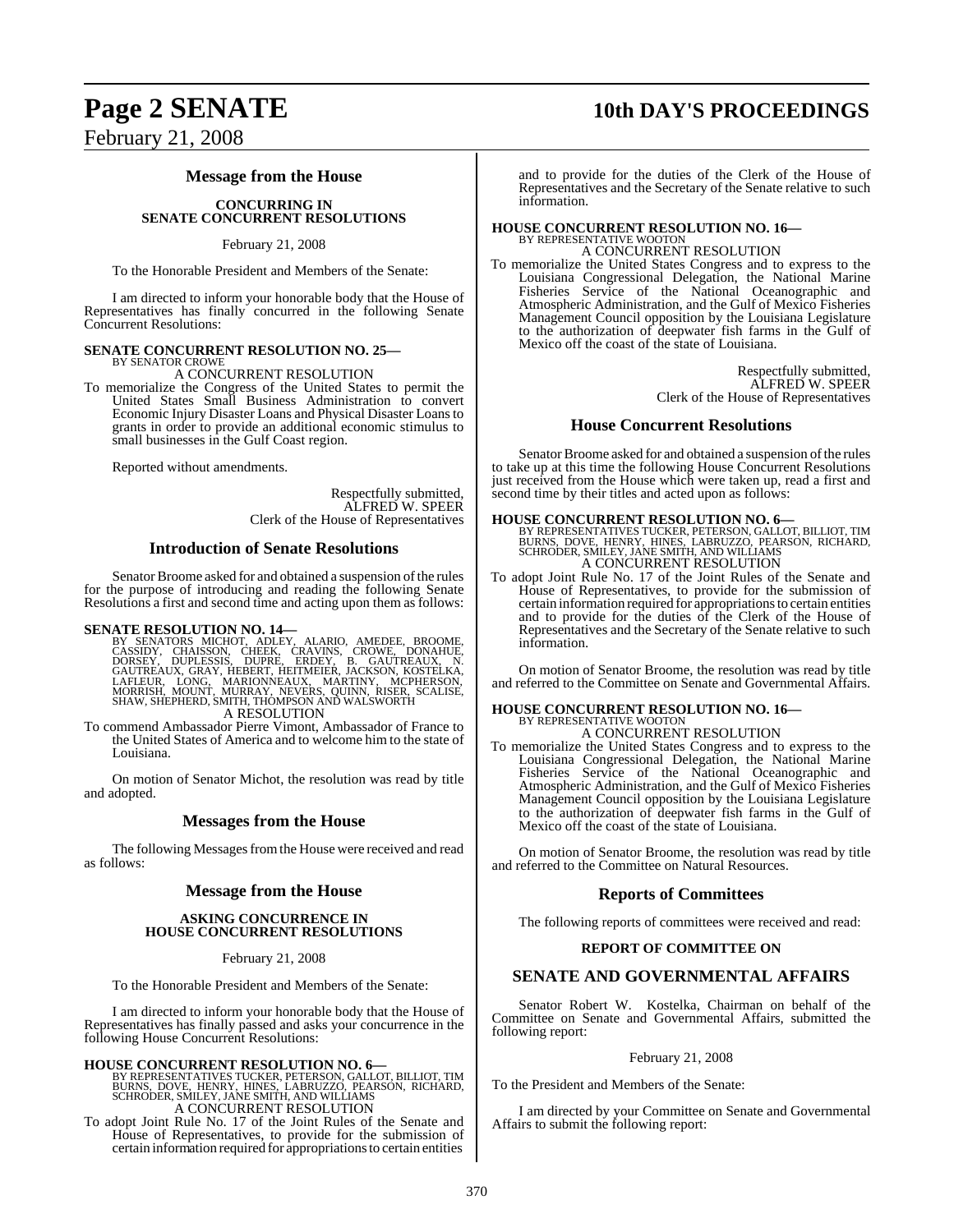## **10th DAY'S PROCEEDINGS Page 3 SENATE**

# February 21, 2008

**HOUSE BILL NO. 58—**

BY REPRESENTATIVES MORRELL AND BALDONE AN ACT

To enact Part VIII of Chapter 11 of Title 18 of the Louisiana Revised Statutes of 1950, to be comprised ofR.S. 18:1601 through 1604, relative to campaign finance; to provide relative to certain expenditures for certain political activities; to provide for certain required content; to provide for certain required reports; to provide for penalties; and to provide for related matters.

Reported with amendments.

Respectfully submitted, ROBERT W. KOSTELKA Chairman

### **REPORT OF COMMITTEE ON**

### **LOCAL AND MUNICIPAL AFFAIRS**

Senator Derrick D. T. Shepherd, Chairman on behalf of the Committee on Local and Municipal Affairs, submitted the following report:

### February 21, 2008

To the President and Members of the Senate:

I am directed by your Committee on Local and Municipal Affairs to submit the following report:

#### **SENATE BILL NO. 71—** BY SENATOR SHEPHERD

AN ACT

To amend and reenact R.S.17:3396.4(A)(9) and (11), R.S. 23:2049(D), R.S. 33:4720.105(G)(4), R.S. 37:572(E), R.S. 39:1233.1, R.S. 40:1299.88(F), and R.S. 42:1112(D), 1120.1, 1120.2, 1120.3, and 1133(B) and to enact R.S. 42:1120(D), relative to the prevention of fraud and abuse by certain public servants; to provide for recusal in certain instances; to require public disclosure regarding such recusal; and to provide for related matters.

Reported favorably.

**HOUSE BILL NO. 80—** BY REPRESENTATIVES MORRELL, ABRAMSON, BALDONE, LEGER, LORUSSO, AND PETERSON AN ACT

To enact Chapter 44 of Title 33 of the Louisiana Revised Statutes of 1950, to be comprised of R.S. 33:9611 through 9615, relative to certain local entities; to provide relative to certain powers of a local ethics entity, ethics review board, or office of inspector general in certain municipalities; and to provide for related matters.

Reported with amendments.

Respectfully submitted, DERRICK D. T. SHEPHERD Chairman

### **Senate Bills and Joint Resolutions on Second Reading Reported by Committees**

Senator Shepherd asked for and obtained a suspension of the rules to take up at this time the following Senate Bills and Joint Resolutions just reported by Committees.

### **SENATE BILL NO. 71—**

BY SENATOR SHEPHERD

AN ACT To amend and reenact R.S.17:3396.4(A)(9) and (11), R.S. 23:2049(D), R.S. 33:4720.105(G)(4), R.S. 37:572(E), R.S. 39:1233.1, R.S. 40:1299.88(F), and R.S. 42:1112(D), 1120.1, 1120.2, 1120.3, and 1133(B) and to enact R.S. 42:1120(D), relative to the prevention of fraud and abuse by certain public servants; to provide for recusal in certain instances; to require public disclosure regarding such recusal; and to provide for related matters.

Reported favorably by the Committee on Local and Municipal Affairs. On motion of Senator Shepherd, the bill was read by title, ordered engrossed, and passed to a third reading.

### **House Bills and Joint Resolutions on Second Reading Reported by Committees**

Senator Shepherd asked for and obtained a suspension of the rules to take up at this time the following House Bills and Joint Resolutions just reported by Committees.

**HOUSE BILL NO. 58—** BY REPRESENTATIVES MORRELL AND BALDONE AN ACT

To enact Part VIII of Chapter 11 of Title 18 of the Louisiana Revised Statutes of 1950, to be comprised ofR.S. 18:1601 through 1604, relative to campaign finance; to provide relative to certain expenditures for certain political activities; to provide for certain required content; to provide for certain required reports; to provide for penalties; and to provide for related matters.

Reported with amendments by the Committee on Senate and Governmental Affairs.

### **SENATE COMMITTEE AMENDMENTS**

Amendments proposed by Senate Committee on Senate and Governmental Affairs to Reengrossed House Bill No. 58 by Representative Morrell

### AMENDMENT NO. 1

On page 1, line 3, after "through" and before "relative" change "1604," to "1603,"

### AMENDMENT NO. 2

On page 1, line 4, after "activities;" delete the remainder of the line and at the beginning of line 5 delete "required content;"

### AMENDMENT NO. 3

On page 1, line 5, change "to provide for penalties;" to "to provide penalties;"

### AMENDMENT NO. 4

On page 1, line 9, after "through" and before "is" change "1604," to  $"1603$ ,

### AMENDMENT NO. 5

On page 1, line 11, after "EXPENDITURES;" and before "AND" change "REQUIRED STATEMENTS" to "LIMITATIONS"

### AMENDMENT NO. 6

On page 1 delete lines 12 through 22 in their entirety and on page 2 delete lines 1 through 13 in their entirety

### AMENDMENT NO. 7

On page 2, at the beginning of line 14, change "§1602." to "§1601."

### AMENDMENT NO. 8

On page 3, at the beginning of line 9, change "§1603." to "§1602."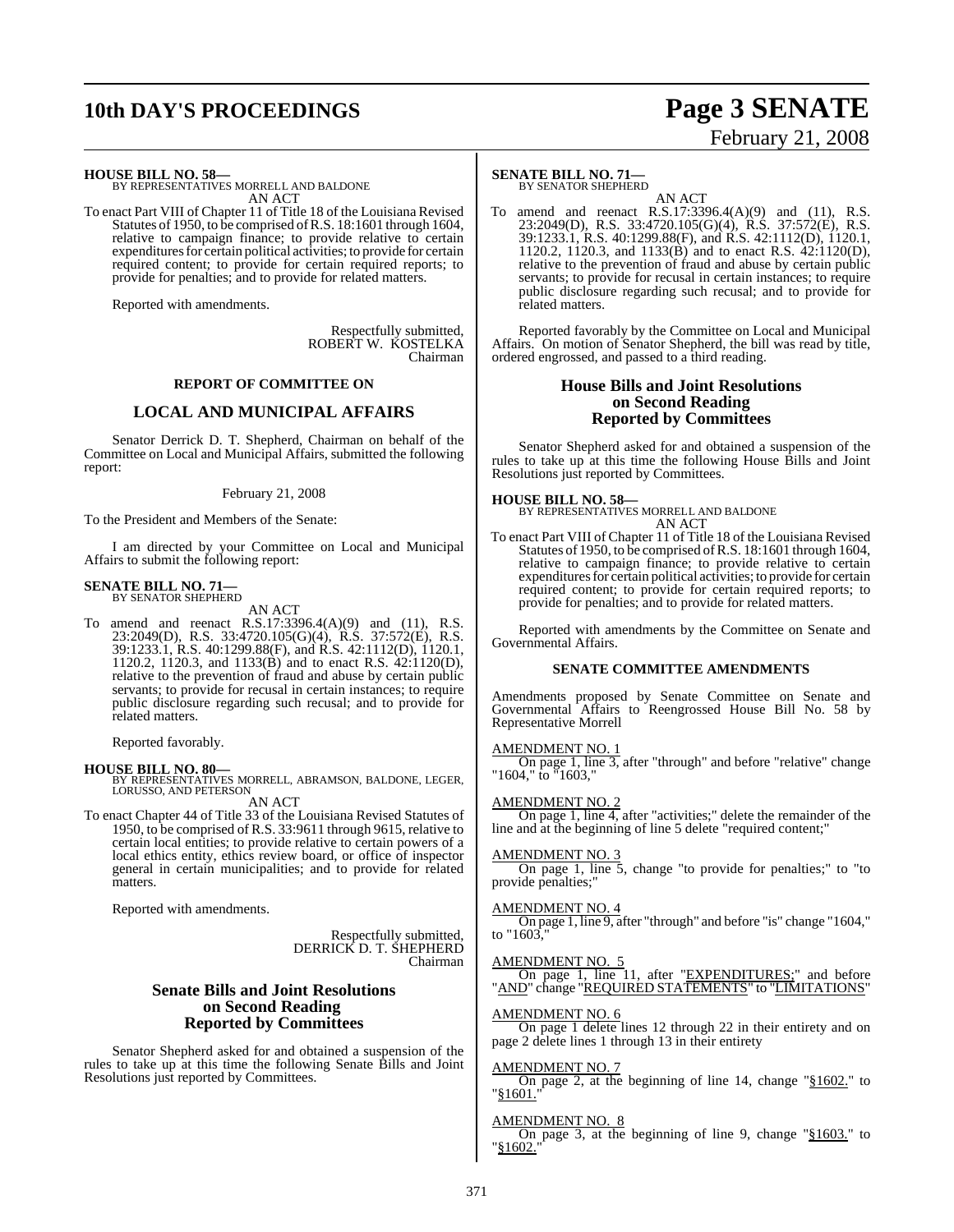### February 21, 2008

### AMENDMENT NO. 9

On page 3, line  $12$ , after " $\frac{1}{2}$  acronyms." delete the remainder of the line and delete lines 13 through 15 in their entirety

### AMENDMENT NO. 10

On page 3, at the beginning of line 16, change "§1604." to  $"81603.$ 

On motion of Senator Kostelka, the committee amendment was adopted. Under the provisions of Joint Rule No. 3 of the Rules of the Senate, the amended bill was read by title and referred to the Legislative Bureau.

### **HOUSE BILL NO. 80—**

BY REPRESENTATIVES MORRELL, ABRAMSON, BALDONE, LEGER, LORUSSO, AND PETERSON AN ACT

To enact Chapter 44 of Title 33 of the Louisiana Revised Statutes of 1950, to be comprised of R.S. 33:9611 through 9615, relative to certain local entities; to provide relative to certain powers of a local ethics entity, ethics review board, or office of inspector general in certain municipalities; and to provide for related matters.

Reported with amendments by the Committee on Local and Municipal Affairs.

### **SENATE COMMITTEE AMENDMENTS**

Amendments proposed bySenate Committee on Local and Municipal Affairs to Reengrossed House Bill No. 80 by Representative Morrell

### AMENDMENT NO. 1

On page 1, line 13, after "census." delete the remainder of the line

AMENDMENT NO. 2

On page 1, at the beginning of line 14, insert "B. The proper operation of democratic"

AMENDMENT NO. 3

On page 1, line 19, change "local government," to "the applicable municipalities and

AMENDMENT NO. 4 On page 1, at the end of line 19, after "employees" insert "thereof"

AMENDMENT NO. 5 On page 2, line 5, change "other law" to "ordinance"

### AMENDMENT NO. 6 On page 2, line 6, after "general," insert "or both,"

### AMENDMENT NO. 7

On page 8, after line 6, add the following:

"C. Except for the reports of investigations released as provided in R.S. 33:9613, the records prepared or obtained by the inspector general or entity in connection with investigations conducted by the inspector general or entity shall be deemed confidential and protected from disclosure pursuant to R.S. 44:3 and 44:5. No privilege established by law shall be deemed waived on any record obtained by the inspector general or entity in connection with the performance of the duties established in this Chapter. Any record or information obtained by the inspector general or entity which is confidential pursuant to any other provision of law shall remain confidential, and it shall be a misdemeanor punishable by a fine of not more than two thousand dollars or imprisonment for not more than one year, or both, for the inspector general or the entity or any designated staff member to make public any such information or record.

On motion of Senator Shepherd, the committee amendment was adopted. Under the provisions of Joint Rule No. 3 of the Rules of the Senate, the amended bill was read by title and referred to the Legislative Bureau.

## **Page 4 SENATE 10th DAY'S PROCEEDINGS**

### **Motion to Recommit**

Senator Jackson asked for and obtained a suspension of the rules and recommitted House Bill No. 41, which is in the Legislative Bureau, to the Committee on Finance.

### **Special Order of the Day**

The following House Bill on Third Reading and Final Passage, which was made Special Order of the Day No. 1, was taken up and acted upon as follows:

HOUSE BILL NO. 1—<br>BY REPRESENTATIVES TUCKER, PETERSON, GALLOT, BARRAS, BARROW, BILLIOT, TIM BURNS, CAZAYOUX, CONNICK, DANAHAY, DOERGE, DOVE, GISCLAIR, HENRY, HILL, HINES, LABRUZZO, LIGI, PEARNON, BOET AND SOME AND SALLONE,

To amend and reenact R.S. 42:1124, 1124.1, 1157(A)(4)(a), and 1167, to enact R.S. 18:1495.7 and R.S. 42:1124.2 and 1124.3, and to repeal R.S. 18:463(B) and R.S. 42:1114.1, relative to financial disclosure; to require certain disclosures by certain public servants; to require certain disclosures by candidates for certain offices; to provide for the content of such disclosures; to provide for certain actions by the Board of Ethics relative to such disclosures; to remove certain specific financial disclosure provisions applicable to members of the legislature; to provide for penalties; to provide relative to the application of certain provisions of the Code of Governmental Ethics; to provide for effectiveness; and to provide for related matters.

On motion of Senator Chaisson, House Bill No. 1 was made Special Order of the Day No. 1 on Friday, February 22, 2008, immediately following the Morning Hour.

### **Senate Bills and Joint Resolutions Returned from the House of Representatives with Amendments**

The following Senate Bills and Joint Resolutions returned from the House of Representatives with amendments were taken up and acted upon as follows:

### **SENATE BILL NO. 5—**

BY SENATORS CHAISSON, ALARIO, AMEDEE, BROOME, CHEEK,<br>CRAVINS,CROWE,DONAHUE,DORSEY,DUPLESSIS,DUPRE,ERDEY,<br>B. GAUTREAUX, N. GAUTREAUX, HEBERT, HEITMEIER,JACKSON,<br>KOSTELKA,LONG,MARTINY,MICHOT,MOUNT,MURRAY,NEVERS,<br>QUINN, RISER AN ACT

To amend and reenact R.S. 42:1112(A), the introductory paragraph of R.S. 42:1112(B), and 1120, relative to recusal from voting for certain elected officials; to eliminate authorization for certain elected officials to vote upon certain matters which would otherwise present a conflict of interest; to require filing of a statement of recusal; and to provide for related matters.

On motion of Senator Chaisson, the bill was read by title and returned to the Calendar, subject to call.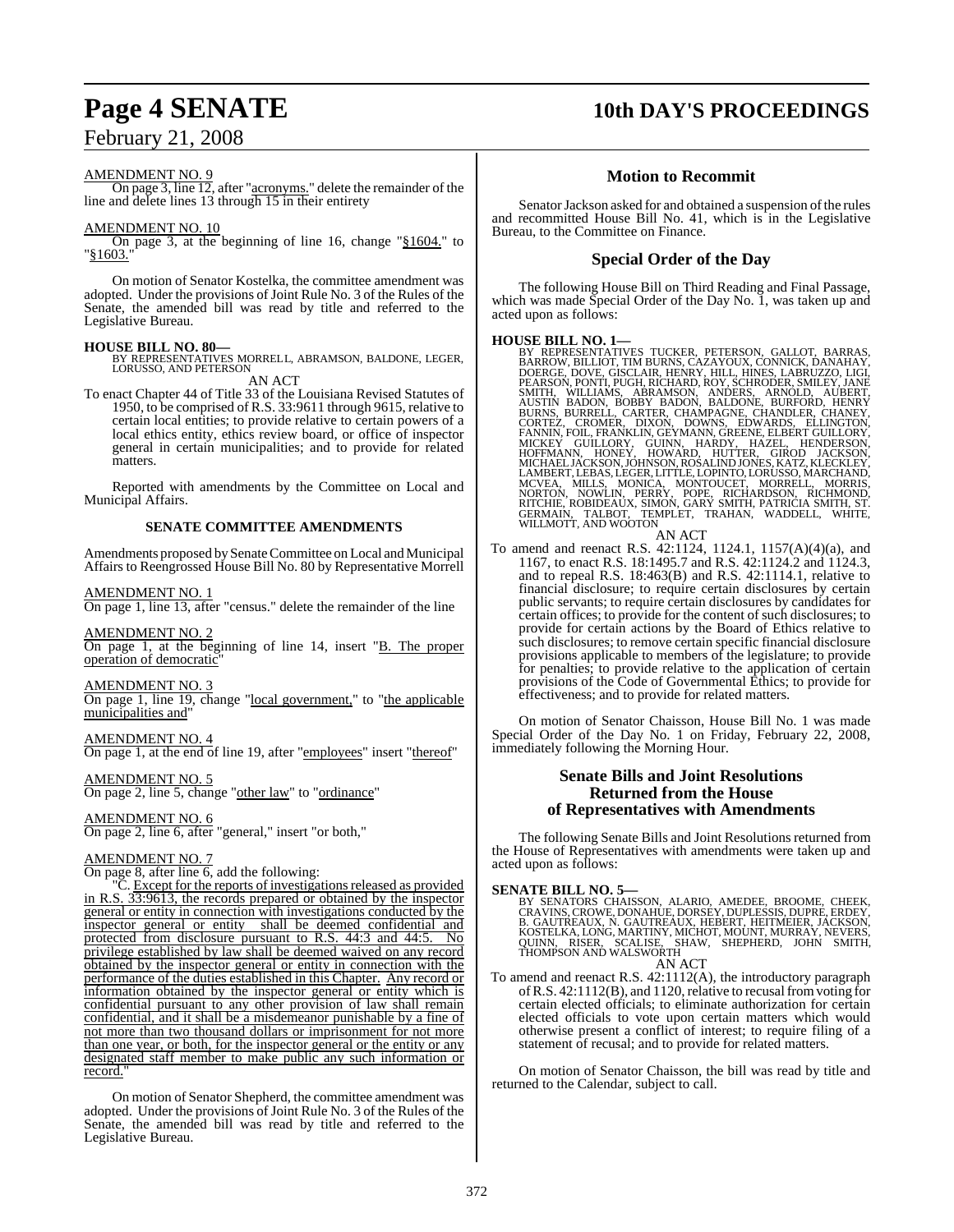## **10th DAY'S PROCEEDINGS Page 5 SENATE**

### **Senate Resolutions on Second Reading**

The following Senate Resolutions were read and acted upon as follows:

### **SENATE RESOLUTION NO. 12— (Substitute of Senate**

### **Resolution No. 5 by Senator Chaisson)**

BY SENATOR CHAISSON

### A RESOLUTION

To adopt Senate Rule 8.4 of the Rules of Order of the Senate, relative to proposals for funding by certain non-governmental entities; to require the submission of certain information.

On motion of Senator Chaisson, the resolution was read by title and returned to the Calendar, subject to call.

### **Senate Concurrent Resolutions on Second Reading**

The following Senate Concurrent Resolutions were read and acted upon as follows:

### **SENATE CONCURRENT RESOLUTION NO. 3—**

BY SENATOR ALARIO A CONCURRENT RESOLUTION

To memorialize the Congress of the United States to review and consider eliminating provisions of federal law which reduce Social Security benefits for those receiving pension benefits from federal, state, or local government retirement or pension systems, plans, or funds.

Reported favorably by the Committee on Retirement.

The resolution was read by title. Senator Alario moved to adopt the Senate Concurrent Resolution.

### **ROLL CALL**

The roll was called with the following result:

### YEAS

| Mr. President<br>Adley<br>Alario<br>Amedee<br><b>Broome</b><br>Cassidy<br>Cheek<br>Cravins<br>Crowe<br>Donahue<br>Dorsey<br>Duplessis<br>Dupre<br>Total - 37<br>Total - 0 | Erdey<br>Gautreaux B<br>Gautreaux N<br>Gray<br>Hebert<br>Heitmeier<br>Kostelka<br>LaFleur<br>Long<br>Marionneaux<br>Martiny<br>McPherson<br>Michot<br><b>NAYS</b><br>ABSENT | Morrish<br>Mount<br>Murray<br><b>Nevers</b><br>Ouinn<br>Riser<br>Scalise<br>Shaw<br>Shepherd<br>Smith<br><b>Thompson</b> |
|---------------------------------------------------------------------------------------------------------------------------------------------------------------------------|-----------------------------------------------------------------------------------------------------------------------------------------------------------------------------|--------------------------------------------------------------------------------------------------------------------------|
| Jackson                                                                                                                                                                   | Walsworth                                                                                                                                                                   |                                                                                                                          |
| Total - 2                                                                                                                                                                 |                                                                                                                                                                             |                                                                                                                          |

The Chair declared the Senate had adopted the Senate Concurrent Resolution and ordered it sent to the House.

### **Senate Bills and Joint Resolutions on Third Reading and Final Passage**

February 21, 2008

The following Senate Bills and Joint Resolutions on Third Reading and Final Passage were taken up and acted upon as follows:

#### **SENATE BILL NO. 46—** BY SENATOR ADLEY

AN ACT

To amend and reenact R.S.  $18:1505.2(J)(1)$  and to enact R.S. 18:1505.2(I)(4), 1511.3(F) and R.S. 44:4.1(B)(37), relative to election campaign finance; to provide relative to certain election campaign finance expenditures; to require any legislator who receives compensation for services related to another candidate's campaign to report such receipt and the amount thereof on an annual basis; to provide penalties for failure to submit such report; to require the audit of certain campaign reports; to provide for office holder, candidate, and committee reporting; to provide for confidentiality of information with respect to such audits; to provide for an effective date; and to provide for related matters.

On motion of Senator Adley, the bill was read by title and returned to the Calendar, subject to call.

### **House Concurrent Resolutions on Second Reading**

The following House Concurrent Resolutions were read and acted upon as follows:

## **HOUSE CONCURRENT RESOLUTION NO. 7—** BY REPRESENTATIVE HOFFMANN

or local government retirement systems.

A CONCURRENT RESOLUTION To memorialize the Congress of the United States to review and consider eliminating provisions of law which reduce social security benefits for those receiving benefits from federal, state,

Reported favorably by the Committee on Retirement.

The resolution was read by title. Senator Walsworth moved to concur in the House Concurrent Resolution.

### **ROLL CALL**

The roll was called with the following result:

### YEAS

| Mr. President<br>Adley<br>Alario<br>Amedee<br>Broome<br>Cassidy<br>Cheek<br>Cravins<br>Crowe<br>Donahue<br>Dorsey<br>Duplessis<br>Dupre | Erdey<br>Gautreaux B<br>Gautreaux N<br>Gray<br>Hebert<br>Heitmeier<br>Jackson<br>Kostelka<br>LaFleur<br>Long<br>Marionneaux<br>Martiny<br>McPherson | Michot<br>Morrish<br>Mount<br>Murray<br><b>Nevers</b><br>Ouinn<br>Riser<br>Scalise<br>Shaw<br>Shepherd<br>Smith |
|-----------------------------------------------------------------------------------------------------------------------------------------|-----------------------------------------------------------------------------------------------------------------------------------------------------|-----------------------------------------------------------------------------------------------------------------|
| Total - 39                                                                                                                              |                                                                                                                                                     | <b>Thompson</b><br>Walsworth                                                                                    |
|                                                                                                                                         | <b>NAYS</b>                                                                                                                                         |                                                                                                                 |
| Total - 0                                                                                                                               |                                                                                                                                                     |                                                                                                                 |

ABSENT

Total - 0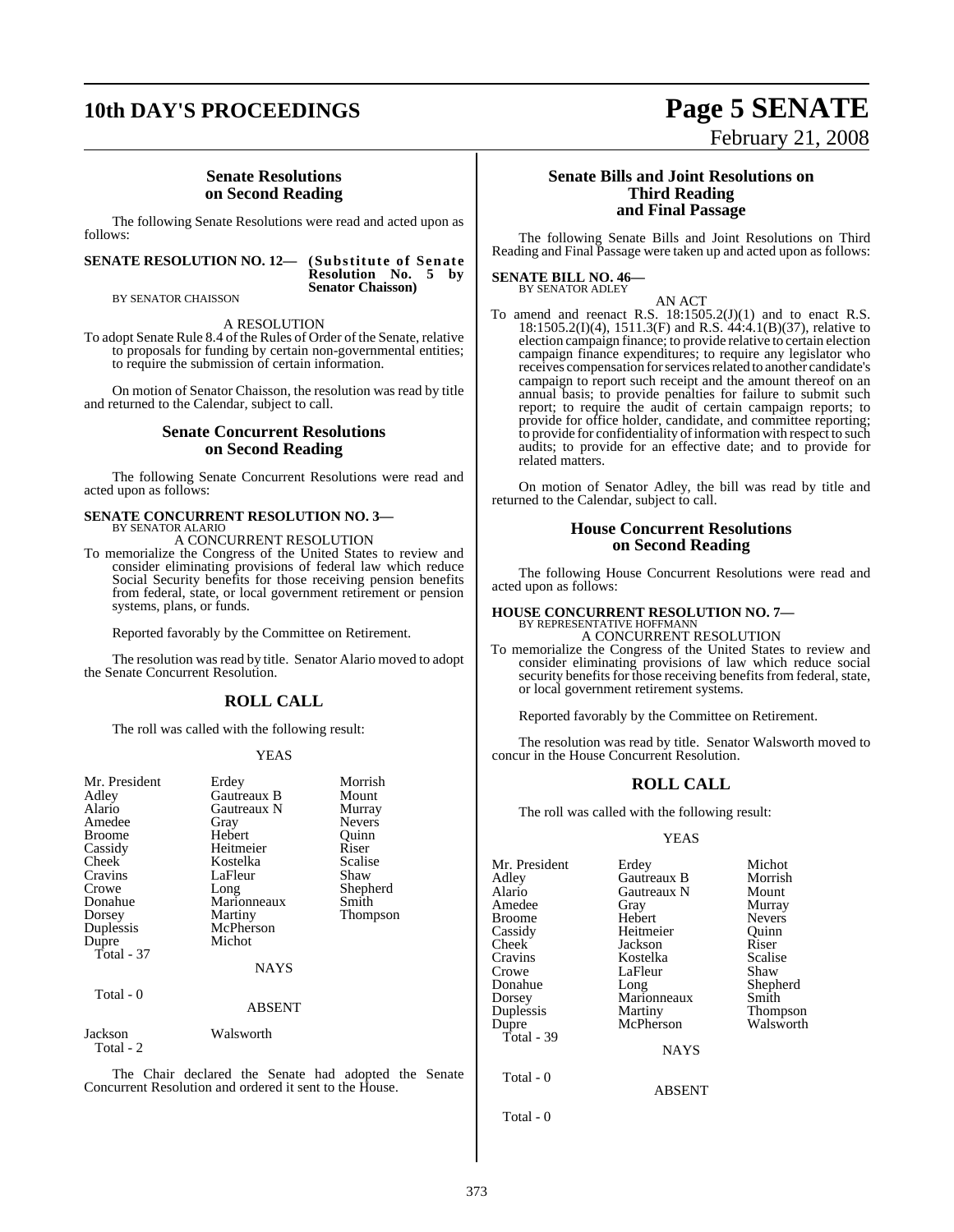### February 21, 2008

The Chair declared the Senate had concurred in the House Concurrent Resolution and ordered it returned to the House.

### **House Bills and Joint Resolutions on Third Reading and Final Passage**

The following House Bills and Joint Resolutions on Third Reading and Final Passage were taken up and acted upon as follows:

### **HOUSE BILL NO. 22—** BY REPRESENTATIVE CHAMPAGNE

AN ACT

To amend and reenact R.S. 42:1119(D), relative to nepotism; to provide relative to the persons who are subject to penalties in the enforcement of violations of the nepotism prohibitions; and to provide for related matters.

The bill was read by title. Senator Hebert moved the final passage of the bill.

### **ROLL CALL**

The roll was called with the following result:

### YEAS

| Mr. President | Erdey       | Michot        |
|---------------|-------------|---------------|
| Adley         | Gautreaux B | Morrish       |
| Alario        | Gautreaux N | Mount         |
| Amedee        | Gray        | Murray        |
| <b>Broome</b> | Hebert      | <b>Nevers</b> |
| Cassidy       | Heitmeier   | Ouinn         |
| Cheek         | Jackson     | Riser         |
| Cravins       | Kostelka    | Scalise       |
| Crowe         | LaFleur     | Shaw          |
| Donahue       | Long        | Shepherd      |
| Dorsey        | Marionneaux | Smith         |
| Duplessis     | Martiny     | Thompson      |
| Dupre         | McPherson   | Walsworth     |
| Total - 39    |             |               |
|               | <b>NAYS</b> |               |
| Total - 0     |             |               |
|               | ABSENT      |               |

Total - 0

The Chair declared the bill was passed. The title was read and adopted. Senator Hebert moved to reconsider the vote by which the bill was passed and laid the motion on the table.

### **HOUSE BILL NO. 23—**

BY REPRESENTATIVES LEGER AND BALDONE AN ACT

To enact R.S. 42:1123(38), relative to governmental ethics; to allow certain public servants to accept certain free legal services; and to provide for related matters.

The bill was read by title. Senator Gray moved the final passage of the bill.

### **ROLL CALL**

The roll was called with the following result:

### YEAS

| Mr. President | Erdey       | Michot        |
|---------------|-------------|---------------|
| Adley         | Gautreaux B | Morrish       |
| Alario        | Gautreaux N | Mount         |
| Amedee        | Gray        | Murray        |
| <b>Broome</b> | Hebert      | <b>Nevers</b> |
| Cassidy       | Heitmeier   | Ouinn         |

## **Page 6 SENATE 10th DAY'S PROCEEDINGS**

| Cheek      | Jackson       | Riser                 |
|------------|---------------|-----------------------|
| Cravins    | Kostelka      | Scalise               |
| Crowe      | LaFleur       | Shaw                  |
| Donahue    | Long          | Shepherd              |
| Dorsey     | Marionneaux   | Smith                 |
| Duplessis  | Martiny       |                       |
| Dupre      | McPherson     | Thompson<br>Walsworth |
| Total - 39 |               |                       |
|            | <b>NIA VE</b> |                       |

NAYS

The Chair declared the bill was passed. The title was read and adopted. Senator Gray moved to reconsider the vote by which the bill was passed and laid the motion on the table.

ABSENT

### **HOUSE BILL NO. 33—**

Total - 0

Total - 0

BY REPRESENTATIVE PETERSON AN ACT

To amend and reenact R.S. 42:1170(C), relative to ethics education; to provide for certain qualifications and requirements for ethics designees in certain agencies; to require certain training for such persons; to provide for the manner and procedure for designating such persons; to require certain notifications; and to provide for related matters.

The bill was read by title. Senator Murray moved the final passage of the bill.

### **ROLL CALL**

The roll was called with the following result:

### YEAS

| Mr. President | Erdey       | Michot          |
|---------------|-------------|-----------------|
| Adley         | Gautreaux B | Morrish         |
| Alario        | Gautreaux N | Mount           |
| Amedee        | Gray        | Murray          |
| Broome        | Hebert      | <b>Nevers</b>   |
| Cassidy       | Heitmeier   | Ouinn           |
| Cheek         | Jackson     | Riser           |
| Cravins       | Kostelka    | Scalise         |
| Crowe         | LaFleur     | Shaw            |
| Donahue       | Long        | Shepherd        |
| Dorsey        | Marionneaux | Smith           |
| Duplessis     | Martiny     | <b>Thompson</b> |
| Dupre         | McPherson   | Walsworth       |
| Total - 39    |             |                 |
|               | <b>NAYS</b> |                 |

Total - 0

ABSENT

Total - 0

The Chair declared the bill was passed. The title was read and adopted. Senator Murray moved to reconsider the vote by which the bill was passed and laid the motion on the table.

## **HOUSE BILL NO. 65—** BY REPRESENTATIVE GREENE

AN ACT

To amend and reenact R.S. 18:463(A)(2) and 491(C) and to enact R.S. 18:492(A)(6), relative to qualifying for primary elections; to require a candidate to certify that he does not owe any ethics fines as a condition of qualification; to provide relative to objections to candidacy based on false certification regarding ethics fines; and to provide for related matters.

The bill was read by title. Senator Cassidy moved the final passage of the bill.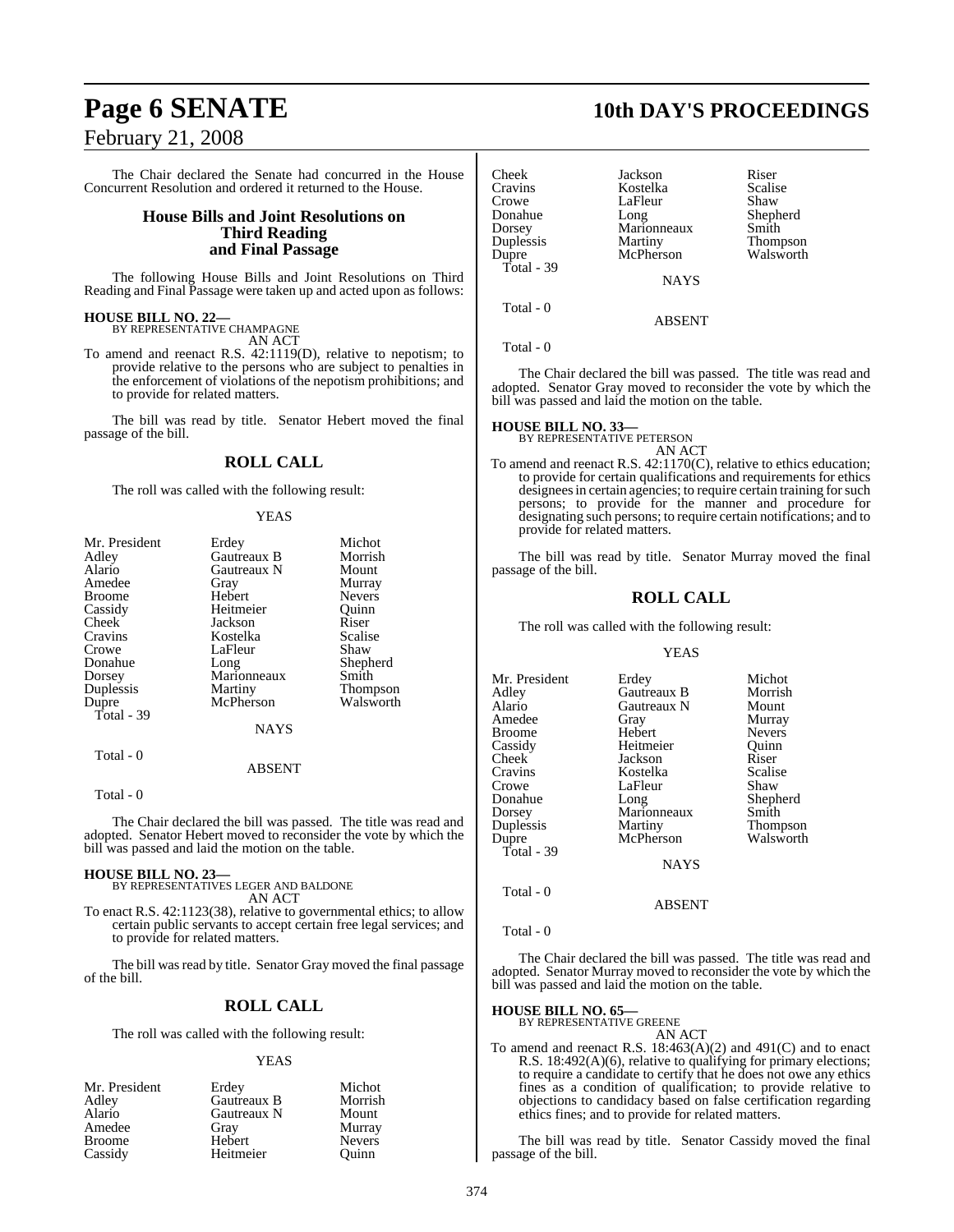## **10th DAY'S PROCEEDINGS Page 7 SENATE**

### **ROLL CALL**

The roll was called with the following result:

### YEAS

| Mr. President | Erdey       | Michot          |
|---------------|-------------|-----------------|
|               |             |                 |
| Adley         | Gautreaux B | Morrish         |
| Alario        | Gautreaux N | Mount           |
| Amedee        | Gray        | Murray          |
| <b>Broome</b> | Hebert      | <b>Nevers</b>   |
| Cassidy       | Heitmeier   | Ouinn           |
| Cheek         | Jackson     | Riser           |
| Cravins       | Kostelka    | Scalise         |
| Crowe         | LaFleur     | Shaw            |
| Donahue       | Long        | Shepherd        |
| Dorsey        | Marionneaux | Smith           |
| Duplessis     | Martiny     | <b>Thompson</b> |
| Dupre         | McPherson   | Walsworth       |
| Total - 39    |             |                 |
|               | <b>NAYS</b> |                 |

Total - 0

Total - 0

The Chair declared the bill was passed. The title was read and adopted. Senator Cassidy moved to reconsider the vote by which the bill was passed and laid the motion on the table.

ABSENT

### **Senator Cravins in the Chair**

**HOUSE BILL NO. 73—** BY REPRESENTATIVE WHITE

AN ACT

To enact R.S. 18:1485(E), relative to certain campaign reporting requirements; to require certain reports to be filed electronically; to provide relative to procedures for the filing of such reports; to provide for penalties; and to provide for related matters.

### **Floor Amendments Sent Up**

Senator Marionneaux sent up floor amendments which were read.

### **SENATE FLOOR AMENDMENTS**

Amendments proposed by Senator Marionneaux to Engrossed House Bill No. 73 by Representative White

### AMENDMENT NO. 1

On page 1, line 10, between "Chapter" and the comma "," insert "that receives contributions or loans in excess of fifty thousand dollars in a calendar year or which makes expenditures in excess of fifty thousand dollars in a calendar year

On motion of Senator Marionneaux, the amendments were adopted.

The bill was read by title. Senator Marionneaux moved the final passage of the amended bill.

### **ROLL CALL**

The roll was called with the following result:

### YEAS

| Mr. President | Erdey       | Michot        |
|---------------|-------------|---------------|
| Adley         | Gautreaux B | Morrish       |
| Alario        | Gautreaux N | Mount         |
| Amedee        | Grav        | Murray        |
| <b>Broome</b> | Hebert      | <b>Nevers</b> |

# February 21, 2008

| Cassidy<br>Cheek <sup>-</sup><br>Cravins<br>Crowe<br>Donahue<br>Dorsey<br>Duplessis<br>Dupre<br>Total - 39 | Heitmeier<br>Jackson<br>Kostelka<br>LaFleur<br>Long<br>Marionneaux<br>Martiny<br>McPherson<br><b>NAYS</b> | Ouinn<br>Riser<br>Scalise<br>Shaw<br>Shepherd<br>Smith<br><b>Thompson</b><br>Walsworth |
|------------------------------------------------------------------------------------------------------------|-----------------------------------------------------------------------------------------------------------|----------------------------------------------------------------------------------------|
| Total - 0                                                                                                  | <b>ABSENT</b>                                                                                             |                                                                                        |
| Total - 0                                                                                                  |                                                                                                           |                                                                                        |

The Chair declared the amended bill was passed. The title was read and adopted. Senator Marionneaux moved to reconsider the vote by which the bill was passed and laid the motion on the table.

### **HOUSE BILL NO. 74—**

BY REPRESENTATIVES CONNICK AND BALDONE AN ACT

To amend and reenact R.S. 42:1142(A) and to enact R.S. 42:1141.1, relative to the Board of Ethics; to provide for a process of declaratory opinions of the board; to provide procedures for obtaining such opinions; to provide for matters on which the board may render declaratory opinions; to provide for circumstances in which the board may refuse to issue such decisions; and to provide for related matters.

The bill was read by title. Senator Murray moved the final passage of the bill.

### **ROLL CALL**

The roll was called with the following result:

### YEAS

| Mr. President<br>Adley<br>Alario<br>Amedee<br>Broome<br>Cassidy<br>Cheek <sup>-</sup><br>Cravins<br>Crowe<br>Donahue<br>Dorsey<br>Duplessis<br>Dupre<br>Total - 39 | Erdey<br>Gautreaux B<br>Gautreaux N<br>Gray<br>Hebert<br>Heitmeier<br>Jackson<br>Kostelka<br>LaFleur<br>Long<br>Marionneaux<br>Martiny<br>McPherson | Michot<br>Morrish<br>Mount<br>Murray<br><b>Nevers</b><br>Ouinn<br>Riser<br>Scalise<br>Shaw<br>Shepherd<br>Smith<br>Thompson<br>Walsworth |
|--------------------------------------------------------------------------------------------------------------------------------------------------------------------|-----------------------------------------------------------------------------------------------------------------------------------------------------|------------------------------------------------------------------------------------------------------------------------------------------|
|                                                                                                                                                                    | <b>NAYS</b>                                                                                                                                         |                                                                                                                                          |
| Total - 0                                                                                                                                                          | <b>ABSENT</b>                                                                                                                                       |                                                                                                                                          |

Total - 0

The Chair declared the bill was passed. The title was read and adopted. Senator Murray moved to reconsider the vote by which the bill was passed and laid the motion on the table.

### **HOUSE BILL NO. 78—**

BY REPRESENTATIVES LEGER AND BALDONE AN ACT

To amend and reenact R.S. 18:1485(C), relative to certain campaign finance reporting requirements; to require certain reports to be filed electronically; to provide relative to procedures for the filing of such reports; and to provide for related matters.

The bill was read by title. Senator Gray moved the final passage of the bill.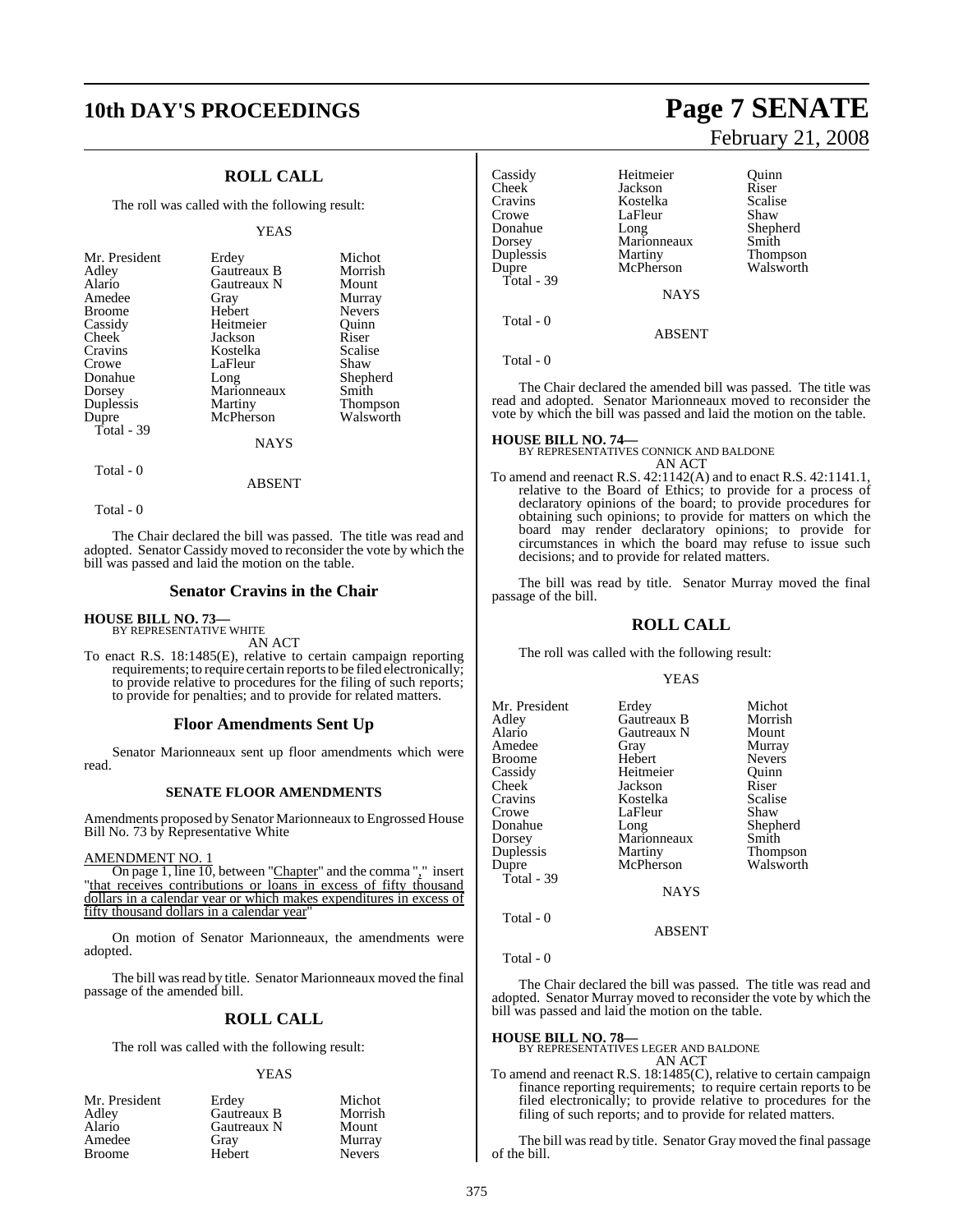# February 21, 2008

### **ROLL CALL**

The roll was called with the following result:

### YEAS

| Mr. President<br>Adley<br>Alario<br>Amedee<br><b>Broome</b><br>Cassidy<br>Cheek<br>Cravins<br>Crowe<br>Donahue<br>Dorsey<br>Duplessis<br>Dupre | Erdey<br>Gautreaux B<br><b>Gautreaux N</b><br>Gray<br>Hebert<br>Heitmeier<br>Jackson<br>Kostelka<br>LaFleur<br>Long<br>Marionneaux<br>Martiny<br>McPherson | Michot<br>Morrish<br>Mount<br>Murray<br><b>Nevers</b><br>Ouinn<br>Riser<br>Scalise<br>Shaw<br>Shepherd<br>Smith<br><b>Thompson</b><br>Walsworth |
|------------------------------------------------------------------------------------------------------------------------------------------------|------------------------------------------------------------------------------------------------------------------------------------------------------------|-------------------------------------------------------------------------------------------------------------------------------------------------|
| Total - 39                                                                                                                                     | <b>NAYS</b>                                                                                                                                                |                                                                                                                                                 |
|                                                                                                                                                |                                                                                                                                                            |                                                                                                                                                 |

Total - 0

Total - 0

The Chair declared the was passed. The title was read and adopted. Senator Gray moved to reconsider the vote by which the bill was passed and laid the motion on the table.

ABSENT

### **HOUSE BILL NO. 90—**

BY REPRESENTATIVES DIXON AND TUCKER AN ACT

To amend and reenact R.S.  $42:1141(B)(1)(a)$  and (C), relative to the enforcement procedures of the Board of Ethics; to require the board to provide certain information to the accused and the complainant; to provide relative to deadlines for the provision of such information; to provide relative to the issuance of charges by the board; to provide relative to the content of such charges; to provide relative to hearings on such charges; to require the board to consider offering consent opinions; and to provide for related matters.

The bill was read by title. Senator McPherson moved the final passage of the bill.

### **ROLL CALL**

The roll was called with the following result:

### YEAS

| Mr. President<br>Adley<br>Alario<br>Amedee<br><b>Broome</b><br>Cassidy<br>Cheek<br>Cravins<br>Crowe<br>Donahue<br>Dorsey<br>Duplessis<br>Dupre<br>Total - $39$ | Erdey<br>Gautreaux B<br>Gautreaux N<br>Gray<br>Hebert<br>Heitmeier<br>Jackson<br>Kostelka<br>LaFleur<br>Long<br>Marionneaux<br>Martiny<br>McPherson<br><b>NAYS</b> | Michot<br>Morrish<br>Mount<br>Murray<br><b>Nevers</b><br>Ouinn<br>Riser<br>Scalise<br>Shaw<br>Shepherd<br>Smith<br><b>Thompson</b><br>Walsworth |
|----------------------------------------------------------------------------------------------------------------------------------------------------------------|--------------------------------------------------------------------------------------------------------------------------------------------------------------------|-------------------------------------------------------------------------------------------------------------------------------------------------|
| Total - 0                                                                                                                                                      | <b>ABSENT</b>                                                                                                                                                      |                                                                                                                                                 |

Total - 0

## **Page 8 SENATE 10th DAY'S PROCEEDINGS**

The Chair declared the bill was passed. The title was read and adopted. Senator McPherson moved to reconsider the vote by which the bill was passed and laid the motion on the table.

### **Rules Suspended**

Senator B. Gautreaux asked for and obtained a suspension of the rules for the purpose of reverting to the Morning Hour.

### **Privilege Report of the Legislative Bureau**

February 21, 2008

To the President and Members of the Senate:

I am directed by your Legislative Bureau to submit the following report:

The following bills are approved as to construction and duplication.

### **HOUSE BILL NO. 58—**

BY REPRESENTATIVES MORRELL AND BALDONE AN ACT

To enact Part VIII of Chapter 11 of Title 18 of the Louisiana Revised Statutes of 1950, to be comprised ofR.S. 18:1601 through 1604, relative to campaign finance; to provide relative to certain expenditures for certain political activities; to provide for certain required content; to provide for certain required reports; to provide for penalties; and to provide for related matters.

Reported without amendments.

**HOUSE BILL NO. 80—** BY REPRESENTATIVES MORRELL, ABRAMSON, BALDONE, LEGER, LORUSSO, AND PETERSON

AN ACT To enact Chapter 44 of Title 33 of the Louisiana Revised Statutes of 1950, to be comprised of R.S. 33:9611 through 9615, relative to certain local entities; to provide relative to certain powers of a local ethics entity, ethics review board, or office of inspector general in certain municipalities; and to provide for related matters.

Reported without amendments.

Respectfully submitted, ROB MARIONNEAUX Chairman

### **Adoption of Legislative Bureau Report**

On motion of Senator Marionneaux, the Bills and Joint Resolutions were read by title and passed to a third reading.

### **Messages from the House**

The following Messages from the House were received and read as follows:

### **Message from the House**

### **PASSED SENATE BILLS AND JOINT RESOLUTIONS**

February 21, 2008

To the Honorable President and Members of the Senate:

I am directed to inform your honorable body that the House of Representatives has finally passed the following Senate Bills and Joint Resolutions: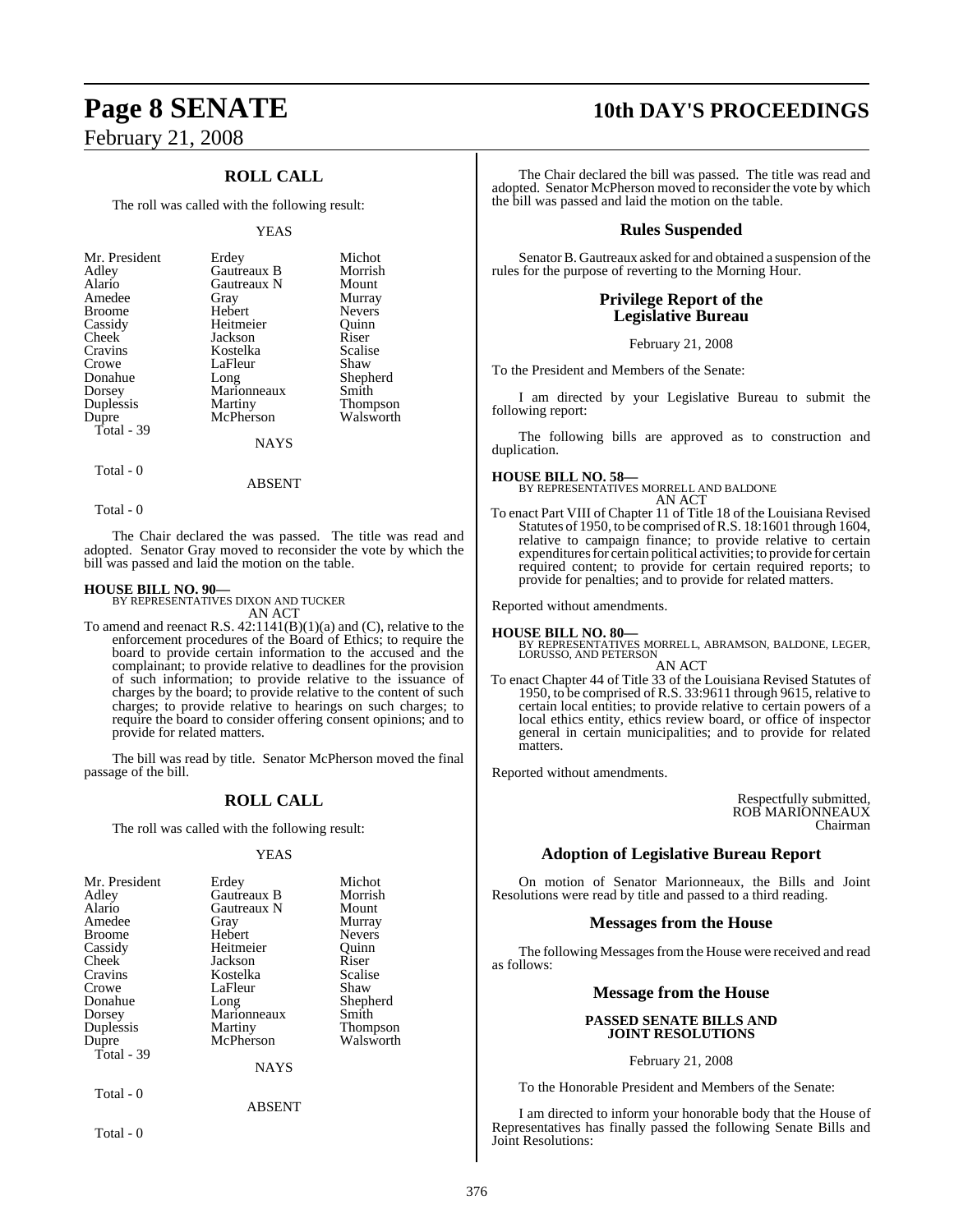## **10th DAY'S PROCEEDINGS Page 9 SENATE**

### **SENATE BILL NO. 8—**

BY SENATORS CHAISSON, ALARIO, AMEDEE, BROOME, CHEEK,<br>CRAVINS, CROWE, DORSEY, DUPLESSIS, DUPRE, ERDEY, B.<br>GAUTREAUX, N. GAUTREAUX, HEBERT, HEITMEIER, JACKSON,<br>KOSTELKA, LONG, MARIONNEAUX, MARTINY, MICHOT, MOUNT,<br>NEVERS, QUI AN ACT

To enact R.S. 42:1115.1, relative to the Code of Governmental Ethics; to restrict the provision of food, drink, or refreshment to a public servant by certain prohibited sources; to provide for the adjustment of the restricted limit; to provide for the duties of the Board of Ethics; and to provide for related matters.

Reported with amendments.

**SENATE BILL NO. 35—** BY SENATORS CHAISSON, AMEDEE, BROOME, DONAHUE, DUPLESSIS, N. GAUTREAUX, JACKSON, KOSTELKA, SCALISE, SMITH AND WALSWORTH

AN ACT

To enact R.S. 42:1117.1, relative to the Code of Governmental Ethics; to prohibit the use of certain actions or methods to circumvent the provisions of the Code of Governmental Ethics; to provide for penalties; and to provide for related matters.

Reported with amendments.

Respectfully submitted, ALFRED W. SPEER Clerk of the House of Representatives

### **Introduction of Resolutions, Senate and Concurrent**

Senator Broome asked for and obtained a suspension of the rules for the purpose of introducing and reading the following Resolutions, Senate and Concurrent, a first and second time and acting upon them as follows:

## **SENATE RESOLUTION NO. 15—** BY SENATOR MARIONNEAUX

A RESOLUTION

To designate the third Saturday of each May as "Amie Comeaux Music Festival Day" and to honor the life and extraordinary musical accomplishments of the late Amie Comeaux.

On motion of Senator Marionneaux, the resolution was read by title and adopted.

### **SENATE CONCURRENT RESOLUTION NO. 26—** BY SENATOR JACKSON

A CONCURRENT RESOLUTION

To adopt Joint Rule No. 5 of the Joint Rules of Order of the Senate and House of Representatives, relative to appropriations, allocations, or distributions requested in the executive budget or supporting documents submitted to the legislature; to require supplemental information for any requested appropriation, allocation, or distribution of funds through the General Appropriation Act to certain non-government entities; and to provide for related matters.

The resolution was read by title; lies over under the rules.

### **Mr. President in the Chair**

**SENATE CONCURRENT RESOLUTION NO. 27—** BY SENATOR MARIONNEAUX

A CONCURRENT RESOLUTION

To designate the Smokin' Oldies Cook-Off in West Baton Rouge Parish as an official Louisiana State barbeque championship.

The resolution was read by title. Senator Marionneaux moved to adopt the Senate Concurrent Resolution.

# February 21, 2008

### **ROLL CALL**

The roll was called with the following result:

YEAS

Mr. President Erdey Morrish<br>Adley Gautreaux B Mount Alario Gautreaux N<br>Amedee Hebert Amedee Hebert Nevers<br>
Broome Heitmeier Ouinn Broome Heitmeier Quinn<br>
Cassidy Jackson Riser Cassidy Jackson Riser Cheek Kostelka Scalis<br>Cravins LaFleur Shaw Cravins LaFleur<br>Crowe Long Crowe Long Shepherd<br>
Donahue Marionneaux Smith Donahue Marionneaux<br>Dorsey Martiny Duplessis McPherson McPherson Walsh McPherson Walsh McPherson Walsh McPherson Walsh McPherson Walsh McPherson W<br>Michot Dupre Total - 38

**Gautreaux B** Mount<br> **Gautreaux N** Murray Martiny Thompson<br>
McPherson Walsworth

**NAYS** 

Total - 0

ABSENT

Gray Total - 1

The Chair declared the Senate had adopted the Senate Concurrent Resolution and ordered it sent to the House.

### **Privilege Report of the Committee on Senate and Governmental Affairs**

### **ENROLLMENTS**

Senator Kostelka, Chairman on behalf of the Committee on Senate and Governmental Affairs, submitted the following report:

### February 21, 2008

To the President and Members of the Senate:

I am directed by your Committee on Senate and Governmental Affairs to submit the following report:

The following Senate Concurrent Resolutions have been properly enrolled:

**SENATE CONCURRENT RESOLUTION NO. 20—** BY SENATOR DUPRE AND REPRESENTATIVES DOVE AND BALDONE

A CONCURRENT RESOLUTION

To memorialize the Congress of the United States to extend the expiration deadline of the Gulf Opportunity Zone Act of 2005.

### **SENATE CONCURRENT RESOLUTION NO. 21—** BY SENATOR DUPRE

A CONCURRENT RESOLUTION

To express support for the Coastal Restoration and Enhancement Through Science and Technology program for its important work in ensuring sustainable and productive coastal habitats and communities.

**SENATE CONCURRENT RESOLUTION NO. 22—**<br>BY SENATORS THOMPSON AND LONG AND REPRESENTATIVE<br>NOWLIN

### A CONCURRENT RESOLUTION

To express the sincere condolences of the Legislature of Louisiana upon the death of Claude Hamilton "Grits" Gresham, Jr., and to recognize his distinguished career as a noted Louisiana outdoor legend, author, and TV personality.